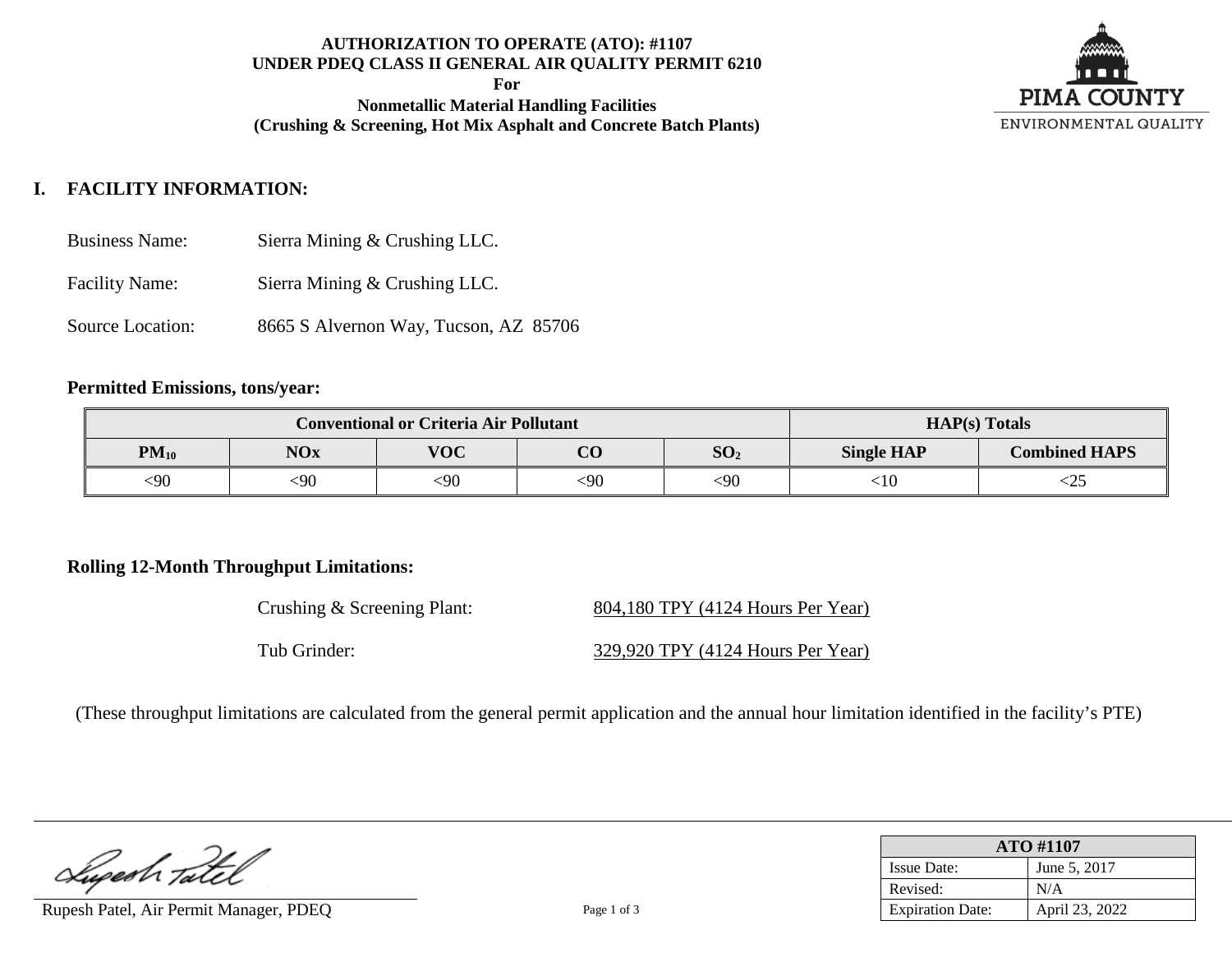### **AUTHORIZATION TO OPERATE (ATO): #1107 UNDER PDEQ CLASS II GENERAL AIR QUALITY PERMIT 6210**

**For**

**Nonmetallic Material Handling Facilities (Crushing & Screening, Hot Mix Asphalt and Concrete Batch Plants)**



# **II. AUTHORIZED EQUIPMENT:**

Equipment, operations, and activities for which emissions are allowed by the general permit are as follows:

### **Table 1: Section 3 of the Permit – NSPS for Nonmetallic Mineral Processing Plants Affected Facilities:**

| Source<br>Equipment $ID1$ | <b>Type of</b><br>Equipment | <b>Manufacturer</b> | <b>Model</b> | <b>Serial</b><br><b>Number</b> | <b>Maximum</b><br><b>Rated</b><br><i>Capacity</i> | <b>Manufacturer Date</b> | $\geq 4/22/2008$ | <b>Opacity</b><br>Limit<br>$\frac{0}{0}$ |
|---------------------------|-----------------------------|---------------------|--------------|--------------------------------|---------------------------------------------------|--------------------------|------------------|------------------------------------------|
| 107-02                    | Cone Crusher                | El Jay              | 1140         | 42E0480                        | 195 TPH                                           | 1984                     | No               | ⊥ັ                                       |

 $<sup>1</sup>$  Specific equipment identified in the permit application as needing an ATO. All equipment listed in the permit application is subject to the provisions</sup> of this general permit.

**Attachment D – NSPS for CI ICE (***Non-Emergency Designated Engines***):**

| Equip.<br>No. | Description/<br>Location      | <b>MFR/</b><br><b>Model</b> | <b>Serial Number/</b><br><b>Unique ID</b> | <b>Maximum</b><br><b>Rated</b><br>Capacity | Date of<br>MFR | Date<br><b>Installed</b> | <b>Run Hour Limitation</b> <sup>1</sup> | <b>Allowable Fuels</b> |
|---------------|-------------------------------|-----------------------------|-------------------------------------------|--------------------------------------------|----------------|--------------------------|-----------------------------------------|------------------------|
| 1107-26       | <b>Cone Crusher Generator</b> | Generac/300 KR              | 142095                                    | 335                                        | 2009           | 2016                     | 4124                                    | <b>Diesel</b>          |

<sup>1.</sup> Permittee's must install non-resettable hour meters when choosing to monitor run hours, otherwise the Permittee shall monitor and keep records of the metered fuel purchased and fired in the unit.

#### **Attachment D– Supplemental Requirements:**

| Equip.<br>No. | <b>Applicable NSPS</b><br><b>Emission Standard</b> | NO <sub>x</sub><br>$g/kw-hr$<br>$(g/hp-hr)$ | <b>NMHC</b><br>$g$ /kw-hr<br>$(g/hp-hr)$ | $NMHC+NOx$<br>$g$ /kw-hr<br>$(g/hp-hr)$ | $\bf CO$<br>$g$ /kw-hr<br>$(g/hp-hr)$ | <b>PM</b><br>$g$ /kw-hr<br>$(g/hp-hr)$ | <b>Certified Emission Life (term, date)</b>                                           |
|---------------|----------------------------------------------------|---------------------------------------------|------------------------------------------|-----------------------------------------|---------------------------------------|----------------------------------------|---------------------------------------------------------------------------------------|
| $1107 - 26$   | Non-Emergency Engine<br>$302 \leq HP < 602$        |                                             |                                          | 4.0(3.0)                                | 3.5(2.6)                              |                                        | $\vert 0.20(0.15) \vert 8,000$ hours or 10 years, whichever comes first $\vert \vert$ |

Lugesh Tatel

Rupesh Patel, Air Permit Manager, PDEO Page 2 of 3

| <b>ATO #1107</b>        |                |  |  |  |
|-------------------------|----------------|--|--|--|
| <b>Issue Date:</b>      | June 5, 2017   |  |  |  |
| Revised:                | N/A            |  |  |  |
| <b>Expiration Date:</b> | April 23, 2022 |  |  |  |